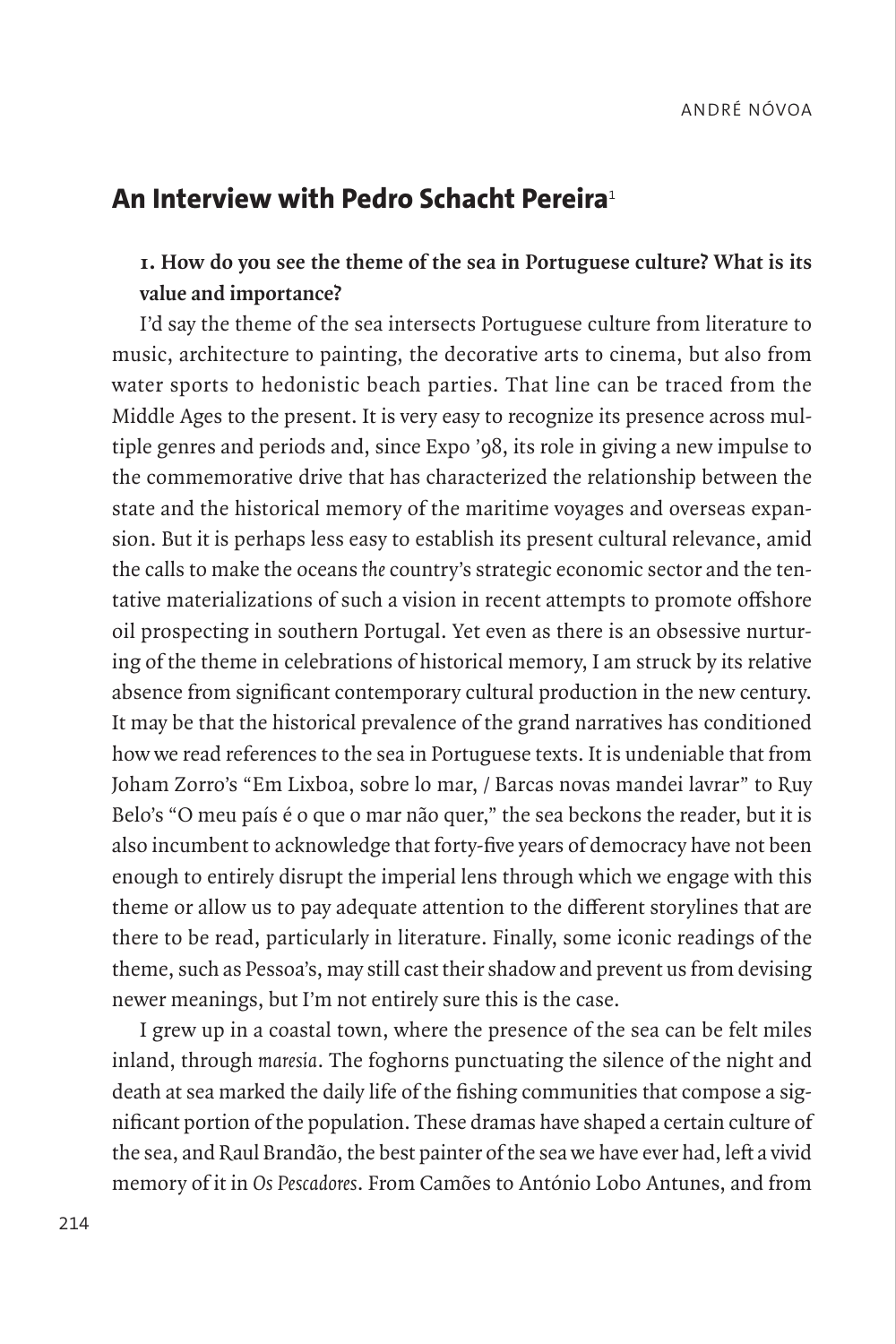*História Trágico-Marítima* to *A Costa dos Murmúrios*, the sea is almost literally palpable on page after page. From the sea of conquest to the sea of rejection, from usury to loss, and from mapping to wayward navigation, Portuguese literature has been through it all. The public space in some of our cities has domesticated some of our past worst nightmares: thus, in Lisbon, we can linger on as the sun sets over the Atlantic in the Miradouro de Santa Catarina, under the aegis of Adamastor. Or I should say we could, because since last June the mayor has decided to fence the park off, in an apparent concession to the gentrifying forces that consume Portugal's main cities, where the sunset-loving crowds can now be seen as rejects washed ashore. Nowadays the tides that matter may just be for those who look for thrills in Nazaré, or the throngs of tourists arriving every day by the airships whose traces in Lisbon's skies could be contemplated from Adamastor.

#### **2. How have Portuguese Studies dealt with the maritime theme?**

If anything, the record here is more mixed. More than ever, we still need studies that highlight the diversity of themes that I tried to outline in my answer to the previous question. While in the field of History, the curricular offerings are far from accompanying the work that a cadre of new researchers—so many of them entangled in the precarity imposed by the new, neoliberal division of intellectual labor and knowledge production, subject as they are to the whims of national and international grant competitions—is publishing in Portuguese and international venues alike. As regards literary and cultural studies, it is still unclear to me if anything is being done in terms of a sustained inter- and transdisciplinary study of the oceanic theme in Portuguese culture. I can think of specific publications in which the theme of the sea has been studied, I know *PLCS* published an issue dedicated to the South Atlantic not too long ago, and I also know that there has been a certain buzz about transatlantic and transoceanic studies, but it is not clear to me that it is more than a passing trend, and certainly not that it is more prevalent in Portuguese studies than it is in, say, Hispanic or Anglophone studies.

### **3. Have these visions evolved from the nineteenth century (when nationalisms were born) until today? Or have they crystallized?**

I would venture to say that, in certain corners at least, the emphasis and focus on the study and teaching of Portuguese oceanic expansion and the so-called "discoveries" remains very nationalistic, even if there are several examples of a historiography that has evolved in other directions. It is interesting that the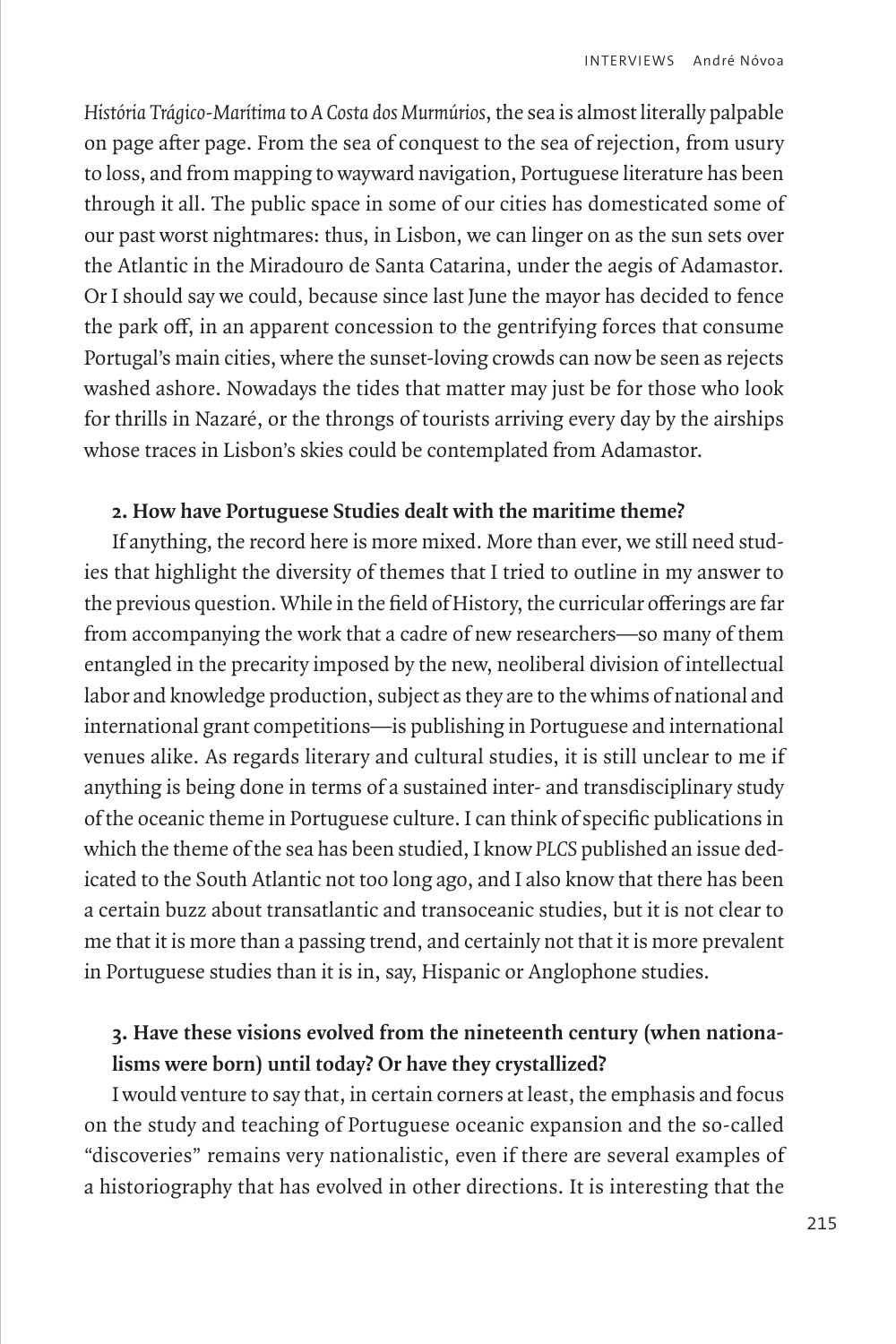focus on social history is still rare in the Portuguese historiography of fifteenthand sixteenth-century expansion, and has not made its way from the new studies that have appeared in the last two decades to high school curricula and undergraduate history degrees. So, I would say there has definitely been a crystallization of the way these themes are addressed and studied in school, and even more so in the way they are treated in public debates in Portuguese media, even if that is not necessarily the case with the scientific research that is being carried out in Portuguese as well as foreign universities.

## **4. Do you believe that Portugal still glorifies the sea as an avatar of Portugueseness, as a metonym of bravery?**

I think that is evident from the direction that the public debate about the putative Museum of Discoveries has taken place since last spring and from the ease with which certain metaphors are employed in public discourse (recent examples can be found in the speeches by Lisbon's mayor and Portugal's prime minister at the start of the Web Summit in November 2018). A glance at the history manuals adopted by Portuguese schools illustrates how that view is imparted to the younger generations, an approach that has changed very little since the 1970s.

# **5. Recently, there has been public debate about the possibility of creating a Museum of the Discoveries in Lisbon. Many say that a museum with such a name would further glorify an archaic Portuguese history and negate the impacts of slavery and colonialism. Others see this name as reasonable and natural. Where do you stand on this issue?**

I was a signatory of the open letter that some Portuguese scholars published in the newspaper *Expresso* last April, which detailed why the idea of creating such a museum was ill conceived. I have also published a few opinion articles in Portuguese newspapers in which I attempted to engage critically—within the space and conceptual constraints of the medium—with some of the arguments advanced by defenders of the project. The first thing that needs to be said is that the debate was tainted from the start, as it emerged primarily as a response to the fact that the project to build a memorial to slavery in downtown Lisbon won the participatory budget competition that Lisbon's municipality promotes every year. This bad faith was already apparent in the debates that ensued after the publication, in the spring of 2017, of another open letter, this one denouncing the anachronism in a speech by the president of Portugal during a state visit to Goree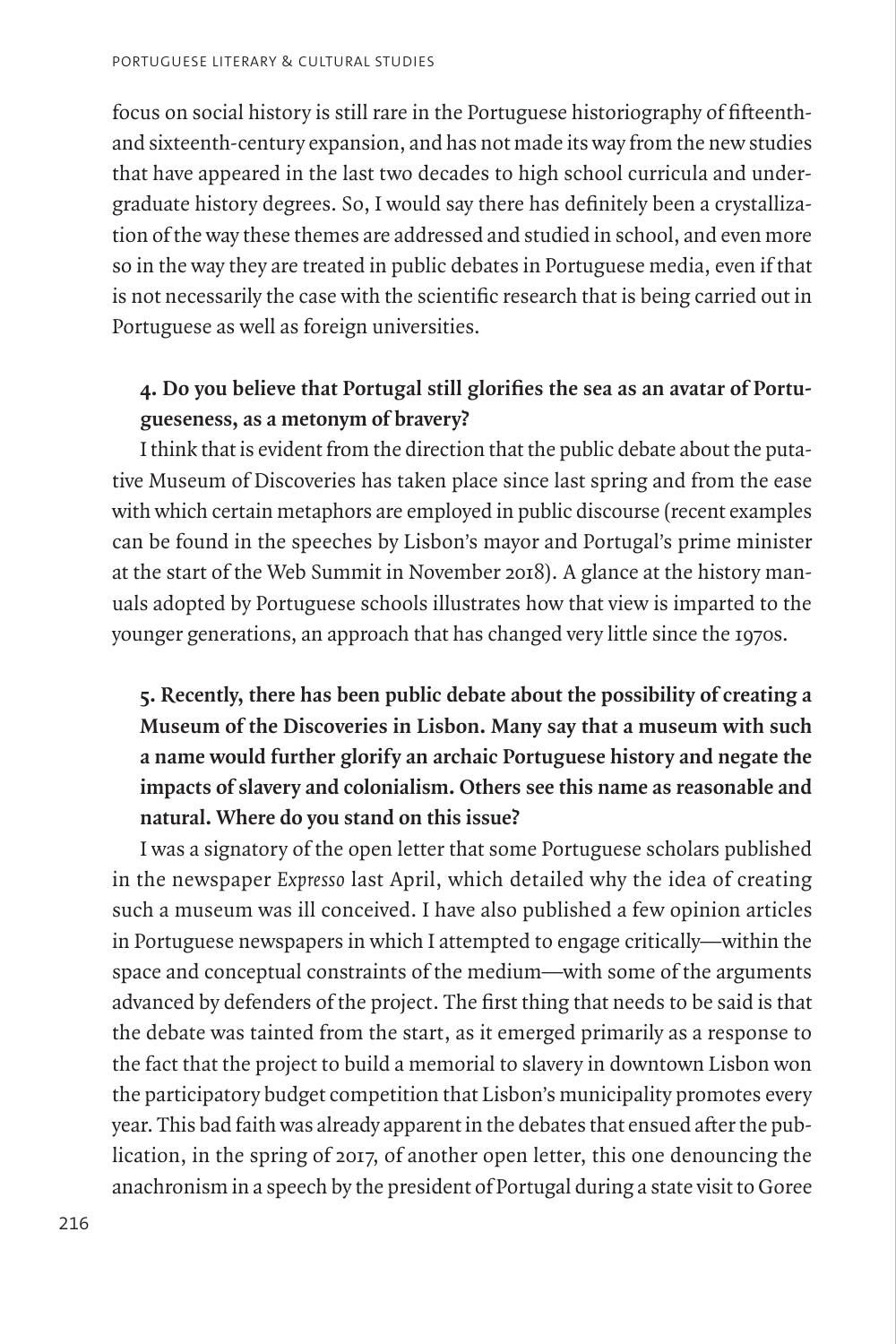Island in Senegal. In that speech he celebrated Portugal's presumed (and untrue) pioneering role in the abolition of slavery, while doing nothing to acknowledge and atone for its long-standing responsibility and troubling record in the history of the institution. The idea of the Museum of the Discoveries, which was first inscribed as a project in the political slate that Lisbon's mayor ran on in the 2017 local elections, was wielded in opinion articles in the Portuguese press, with bylines by nationalist historians and conservative public figures, as a counterpoint to the slavery memorial. That prompted the publication of the open letter in which signatories pointed out the inadequacy of the proposed terminology, which consecrates a single viewpoint about a historical process whose complexity the museum was supposed to showcase and highlight.

The debate intensified considerably from then on, involving many public figures and sectors in Portuguese society, including a group of one hundred self-identified Afro descendants. A multiplicity of artists from different disciplines detailed their concerns in yet another open letter, but there was also at least one public letter in favor of the museum, promoted by a nationalist platform with a presence in social media. It is not surprising that the proposed museum would attract support from conservative circles; after all, such support confirms the project's conceptual strictures. More troubling is that so many public figures on the left, or at least with a known antiauthoritarian past, have chosen to come forward not so much in favor of the museum but markedly against the public stances taken by the many signatories of the letters that oppose it.

Thus, last spring Eduardo Lourenço complained about the "need to crucify this country," and a former minister of education, Maria de Lourdes Rodrigues, decried those public stances as "an act with perverse consequences." Just last week, the writer Lídia Jorge told an audience at the Guadalajara Book Fair, at which Portugal was featured as the special guest country, that there was "a movement, mainly by university people," that wants "[us to] expiate our [colonial] guilt." I have no idea what she understands by a "movement," but in my understanding an open letter signed by scholars in different countries does not necessarily and automatically constitute one. What these reactions show is that the view of the discoveries as an untouchable subject is consensual across the political spectrum; furthermore, they show that some public figures, whose work as essayists and/or fiction writers had a profound impact upon the cultural landscape of 1960s–1990s Portugal, seem to be incapable of distinguishing civic engagement and critical stances from unpatriotic ruse. It is disconcerting to me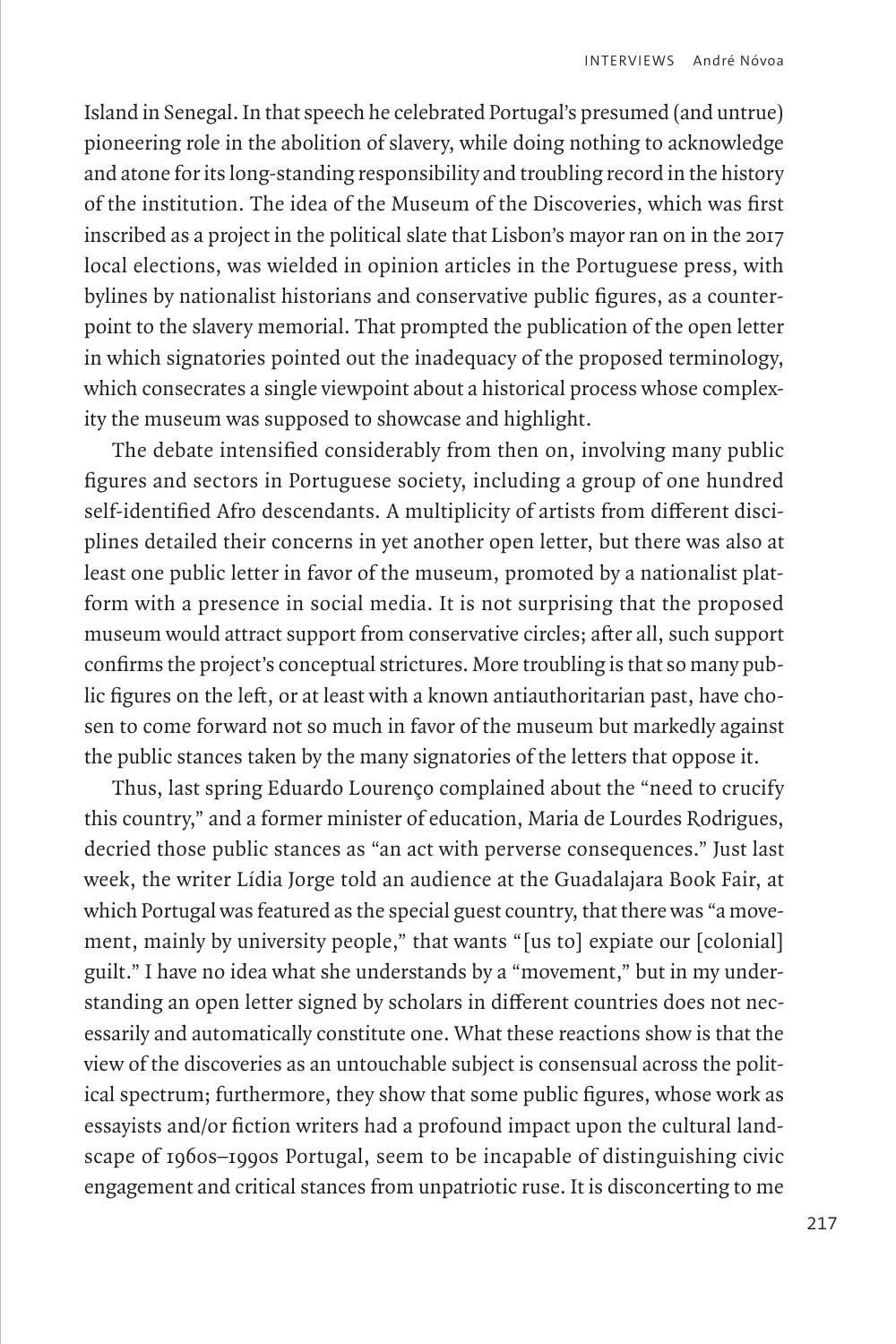that these sacred cows of democratic Portugal are echoing the calls to silence dissent that some of them dared to disobey during harsher times, often at the cost of exile. My response to them is this. It is not for them to have the last word about how Portugal's colonial history is to be understood. I am forever grateful to Lídia Jorge's *A Costa dos Murmúrios*, a momentous book that established a nonconformist legacy in Portuguese culture, but it is time for us to move on. Likewise, I would say to Eduardo Lourenço that *O Colonialismo como nosso impensado* is an enormous contribution to our understanding of Portugal's conundrum on the eve of the end of empire, but it is time for us to acknowledge that the idea of the end of empire as a noiseless, mostly happy return to European shores (as if those who returned were exactly the same as those who left) is a fiction. It may have been tempting to read the return as a frictionless event in 1975, when there was so much uncertainty about the course of the political process following the revolution, but today only those who are willfully blind and deaf to the new voices that have emerged in the past few years can still believe its benevolent charm. If we are to move from hagiography to criticism, we need to start interrogating Lourenço's ideas more forcefully, and that is the best contribution we can make to the success of his legacy.

In sum, I would say that, although in principle I am not against the idea of a museum that could tell the stories of Portugal's travels in the *long durée* in all their complexity and richness, I am doubtful that such an endeavor will be successful in the current environment. If anything, the current debate shows that there is little appetite for complexity, when it is easier for public figures with responsibility for Portugal's democratic experiment to create scarecrows that they vilify rather than to engage with the real arguments that scholars put forward for consideration. It is striking and ironic that the historical prevalence of the grand lusotropical narrative has been coetaneous with the dereliction of the country's archives and research institutions whose collections are directly and indirectly related to the preservation of the memory of the empire. Something in how we've been celebrating empire is detrimental to the constructive transformation of the modes of knowledge production and diffusion. This should give us pause. My hope is that, instead of embarking on a new, necessarily expensive and conceptually questionable museological adventure, resources will be invested so that dying institutions acquire the life they have never had, researchers and staff alike can work in dignifying conditions, and modern editions of so many of the texts that are key to the memory of empire can be accessed by all who want to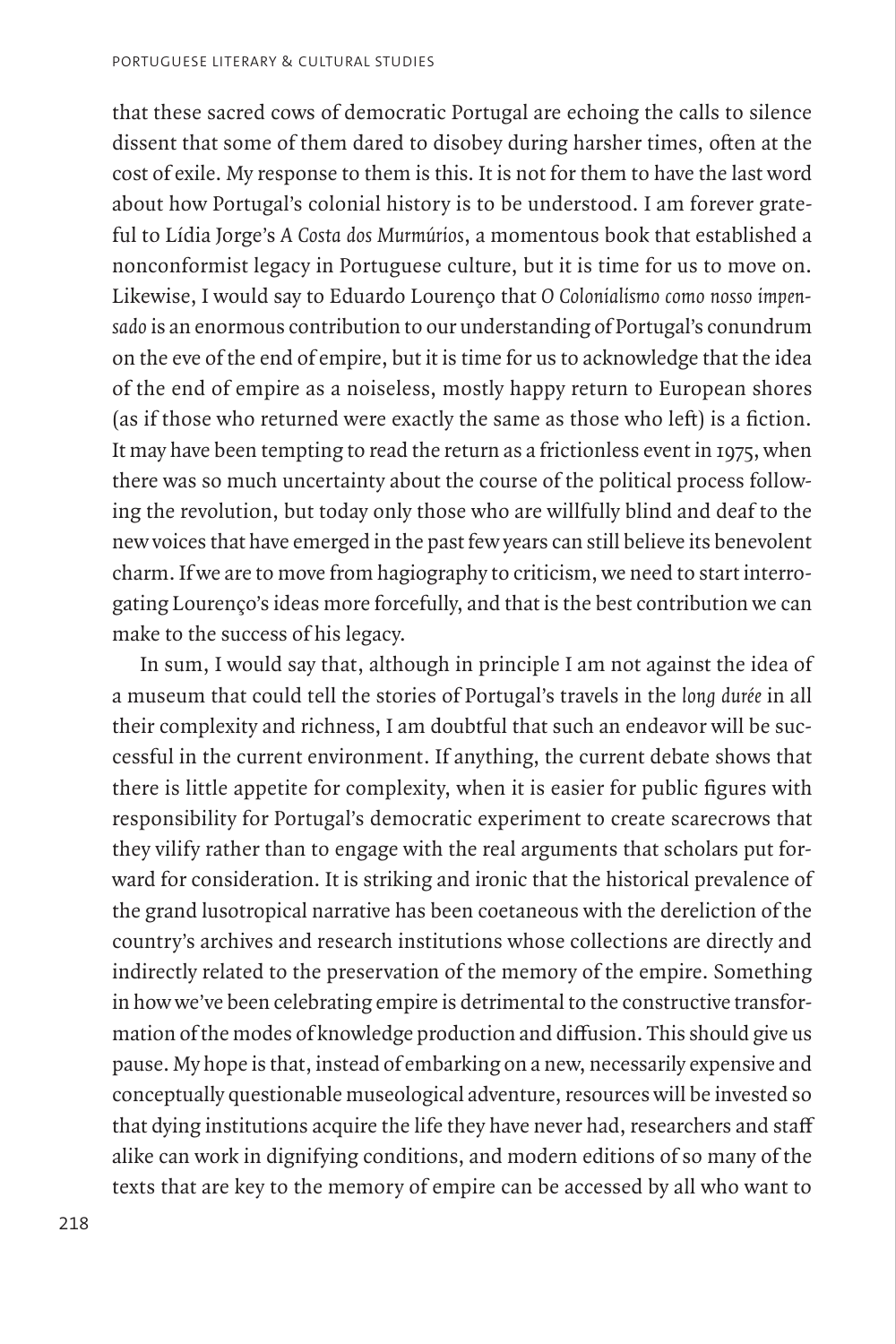read them. Until then, the memory of empire will just keep serving the shortterm political needs of politicians invested in a social order that is not too different from the one overthrown in 1974.

### **6. Do you think that Portugal is yet to come to terms with its slaver past, which owes much to the glorification of the seas?**

From what I have already said above, we can surmise that yes, a reckoning with Portugal's past as a slave-trading power has yet to happen and is made more difficult by the enduring allure of the lusotropical narrative, which has shown great resilience across different periods of the country's colonial and postcolonial history. This coming to terms should not be seen, as it has been in so many opinion articles and public interventions since the open letter I promoted was published in April of 2017 (against President Marcelo Rebelo de Sousa's statements in Gorée Island, Senegal), as a process of expiation, to use Jorge's terminology, or as a "crucifixion" of the country, as Eduardo Lourenço put it. I reject this Christian lexicon and question its adequacy to the task of understanding what is at stake in a process of coming to terms with one's own past. This process should rather be seen as a necessary stage in the mourning and overcoming of the country's colonialist legacy that was interrupted in 1975, and conveniently "forgotten" upon the country's admission into the European Union. Guilt is only productive in a logic of hypocrisy; coming to terms with the nation's troubling past—and its concomitant colonialist legacy—should mean that we do not recognize guilt, but we do take responsibility for that past by ensuring that the present it made possible is on the way to a future free of the betrayal of the human rights values that society has enshrined. It is only by understanding how we failed them that we can ensure that we understand what those values really mean and can then strive to observe them going forward. This does not mean, as has been said ad nauseam, that we want to judge the past with the eyes of the present or that we want to reject our history. On the contrary, we celebrate that history when we learn from it; and to refuse to face present consequences—such as racism—of past errors is to ensure the perpetuation of a colonialist mentality that cannot serve the truth and welfare of the entire national polity.

There is hardly any difference in the way in which the history of Portugal's overseas expansion is taught in schools today from how it was taught when I was a student in Portugal. And it helps that the history of slavery is simply a marginal subfield in Portuguese historiography, a countercurrent against what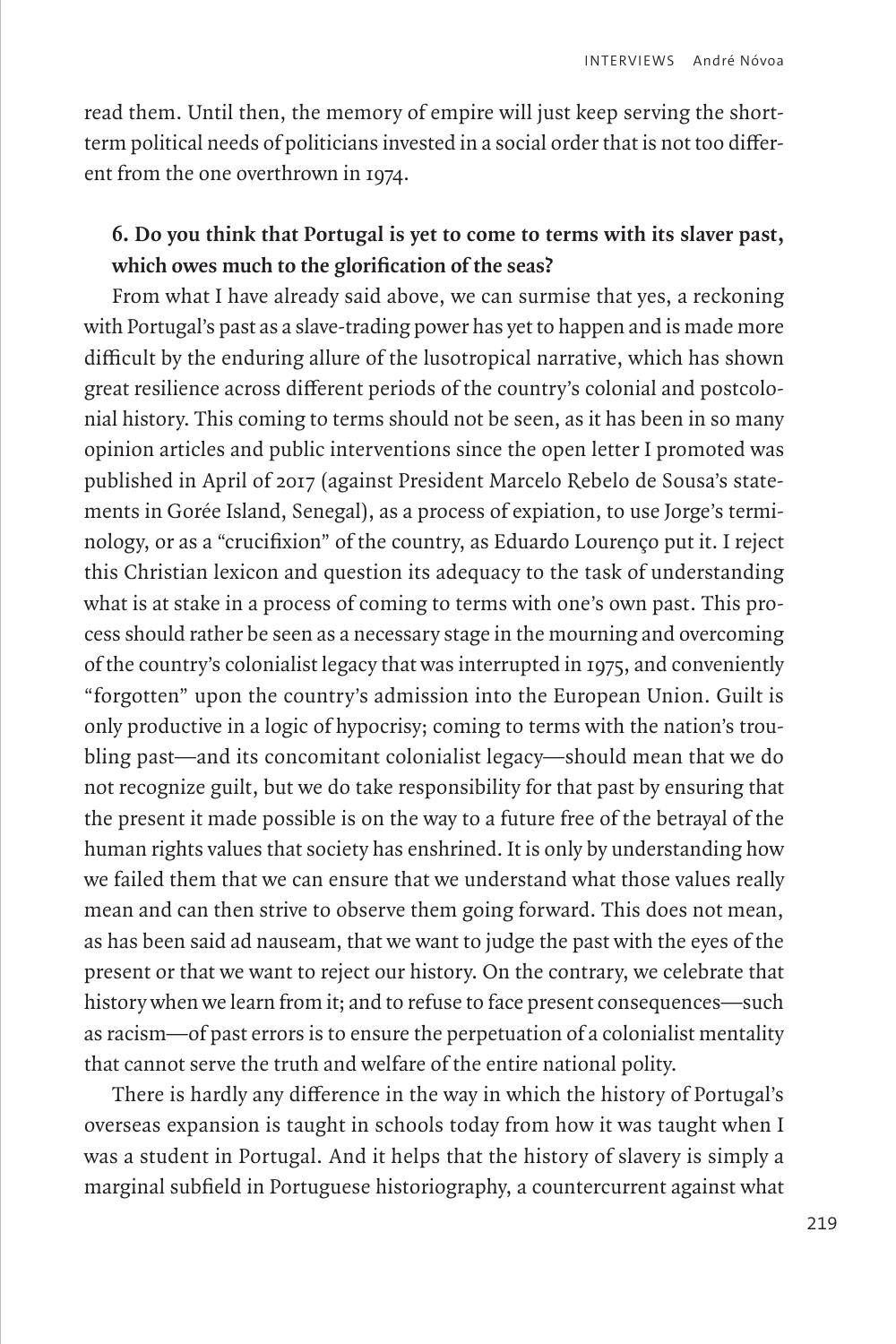is happening in Brazil, the United States, and other European societies, where these issues, although not easier by any means, are nonetheless more present on the political agenda. Was it by chance that 2015 commemorations of the fortieth anniversary of the independence of the former Portuguese colonies in Africa (a struggle in which Africans and Portuguese both paid an immense human price, and which was instrumental to the Portuguese conquest of freedom in 1974–75) were hardly noticeable? Yet what hope is there for forging freer and fairer relationships with those new countries if we insist on ignoring our common history and on perpetuating a colonialist view that promises nothing more than paternalism, bad faith, and mutual disrespect? Much more could be said about this, and I hope the debates will intensify. I will finish with the words of Achille Mbembe, from a recent essay about patrimonial restitutions, because I think they are imbued with the wisdom we need: "In order to weave new ties, [Europe] needs to honor truth, because truth institutes responsibility. This debt to truth is in principle ineffaceable. It will haunt us until the end of Times. To honor truth, we need to engage in remembering together. If we want to share the beauty of the world, we need to learn to be in solidarity with all its suffering, […] and to heal together the fabric and the face of the world."2 Portugal may yet choose not to engage in this learning process; it would be a choice for the past over the future, and that would be sad. But a choice can only be made when the stakes are clear to everyone, and we are not there yet. Can we still choose not to choose?

*Interview conducted in 2018.*

#### **NOTES**

1. My thanks to Lisa Voigt and Isabel Ferreira Gould for their reading and editing suggestions.

2. Achille Mbembe, "À propos de la restitution des artefacts africains conservés dans les musées d'Occident," *AOC Media,* October 5, 2018, https://aoc.media. The translation is mine.